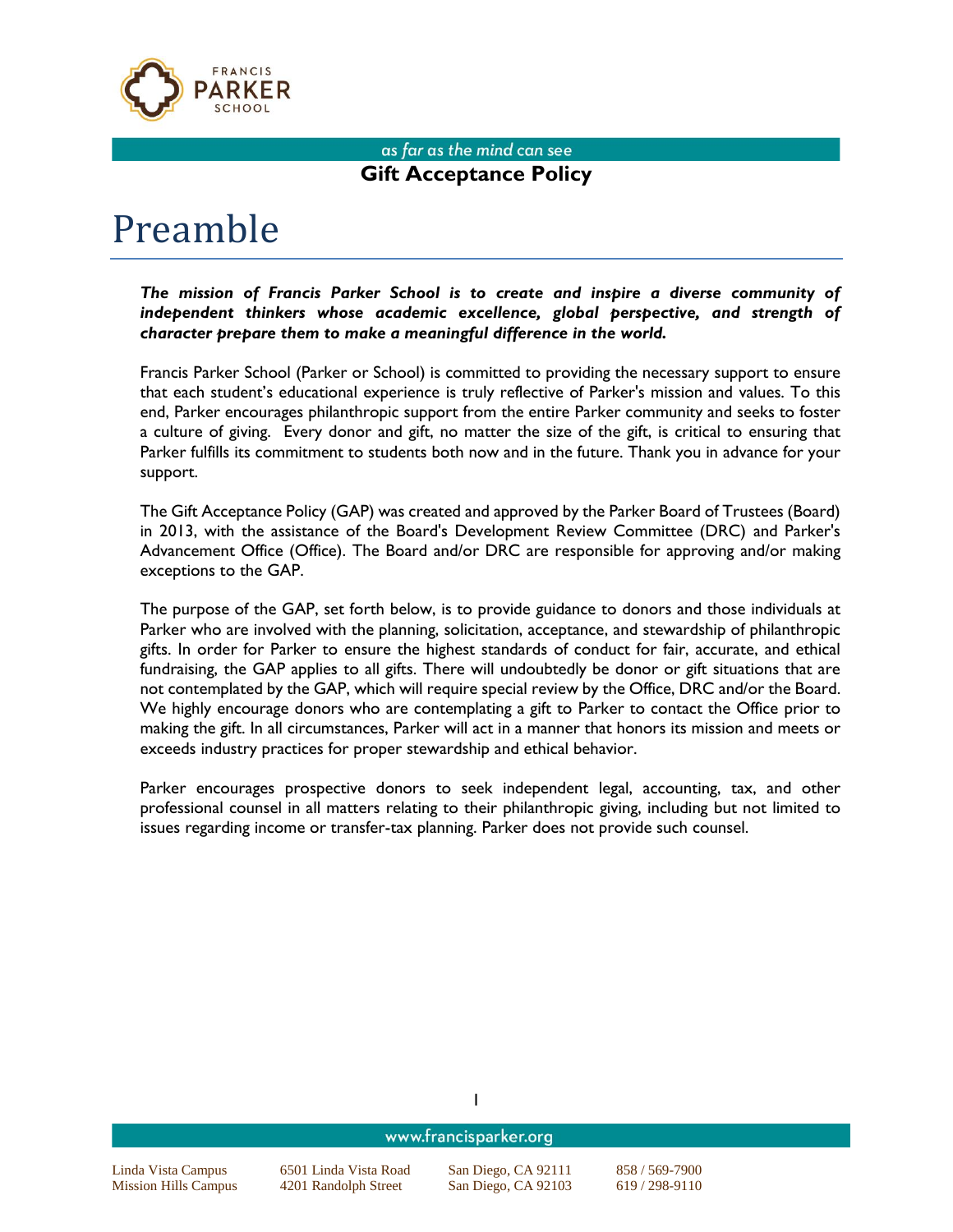

## **Gift Acceptance Policy**

## Table of Contents

## **I. Policy**

- A. Overview
- B. General Provisions
- C. Designated and Undesignated Gifts
- D. Gift Fee and Commission
- E. Donor Recognition
- F. Special Circumstances

## **II. Types of Gifts and Giving Methods**

- A. Overview
- B. Stock Gift
- C. Third-Party Entity Gift
- D. Real Estate Gift
- E. Tangible Personal Property Gift
- F. Planned Gift
- G. In-Kind Gift
- H. Making a Pledged Gift

## **III. Naming Opportunities**

- A. Overview
- B. Endowed Fund
- C. Physical Space

## **Thank You**

www.francisparker.org

Linda Vista Campus 6501 Linda Vista Road San Diego, CA 92111 858 / 569-7900 Mission Hills Campus 4201 Randolph Street San Diego, CA 92103 619 / 298-9110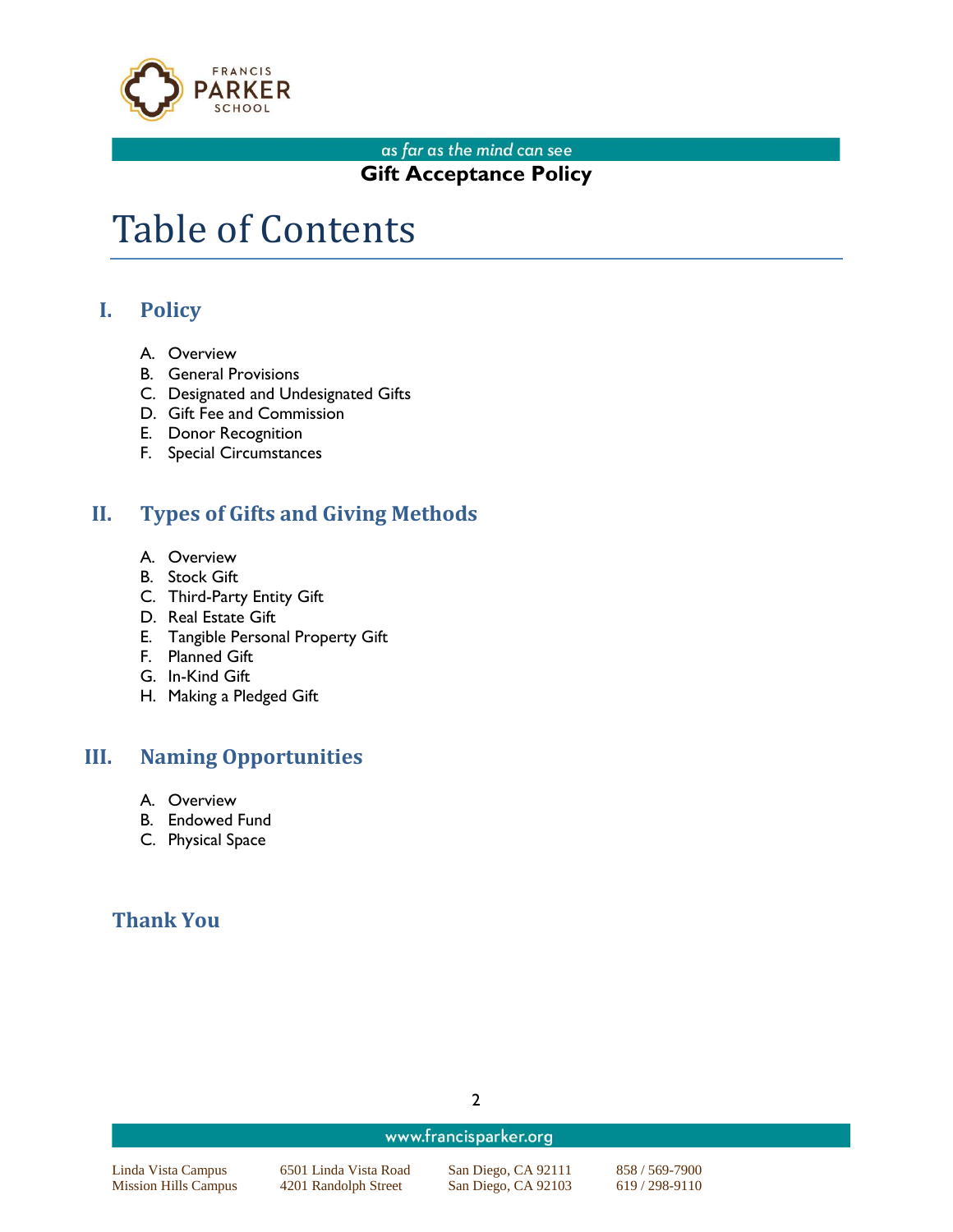

## **Gift Acceptance Policy**

## **I. Policy**

#### **A. Overview**

- 1. All donors are responsible for adhering to the GAP.
- 2. A donor is a person, group, or organization (Donor) that makes and/or plans to make a charitable contribution to Parker.
- 3. Donor must fulfill any gift commitment made to Parker.
- 4. Office is responsible for the administration of all gifts in accordance with the GAP.
- 5. DRC provides the necessary oversight and review of all gifts to ensure that gifts are made in accordance with the GAP.
- 6. Any discussion regarding a Donor's gift is confidential.
- 7. Board's Investment Committee provides oversight for all investment activities carried out in accordance with the Board's Endowment Fund Investment Policy Statement (IPS) and ensures that Parker's endowment serves the School's long-term best interests.
- 8. All actions taken by Parker in regards to the GAP are subject to review by the DRC and/or Board, as appropriate.
- 9. In the event of a conflict between the current GAP and any prior agreements, documents, communications, or understandings related to a gift, the terms and conditions of the current GAP will govern and control.

#### **B. General Provisions**

- 1. Gift must support Parker's mission.
- 2. Gift must conform to federal and state tax laws and regulations related to charitable giving.
- 3. Gift will not be accepted if deemed harmful to Parker's general welfare or reputation, or imposes an unreasonable administrative burden.
- 4. Gift must be given as an irrevocable transfer of money or property with no rights reserved by the Donor.
- 5. Gift must be delivered to the Office by hand, or made directly by mail or electronic transfer.
- 6. Gift made in one fundraising campaign will not be transferred to another campaign.
- 7. Gift made in support of current-use financial assistance and/or professional development through the annual Parker Gala in which no goods or services are received will be recognized as a gift to Parker.
- 8. Purchases of School-donated auction items with a net value of at least \$10,000 (e.g., parking spaces) made during the annual Parker Gala will be recognized as a gift to Parker.
- 9. Memorial or honorary gifts made as a tribute to an individual will be accepted.
- 10. Tuition is not considered a gift.
- 11. Gift will not be accepted when it is made with the donor's condition that proceeds will be spent by the School for the personal benefit of a named individual.
- 12. All gifts are subject to review and approval by the DRC.

#### **C. Designated and Undesignated Gifts**

1. A designated gift is a gift designated by the Donor to be used for one or more of the School's funding priorities.

| ۰  |         |
|----|---------|
| ×  |         |
|    | I       |
| ۰. | I<br>۰. |

#### www.francisparker.org

Linda Vista Campus 6501 Linda Vista Road San Diego, CA 92111 858 / 569-7900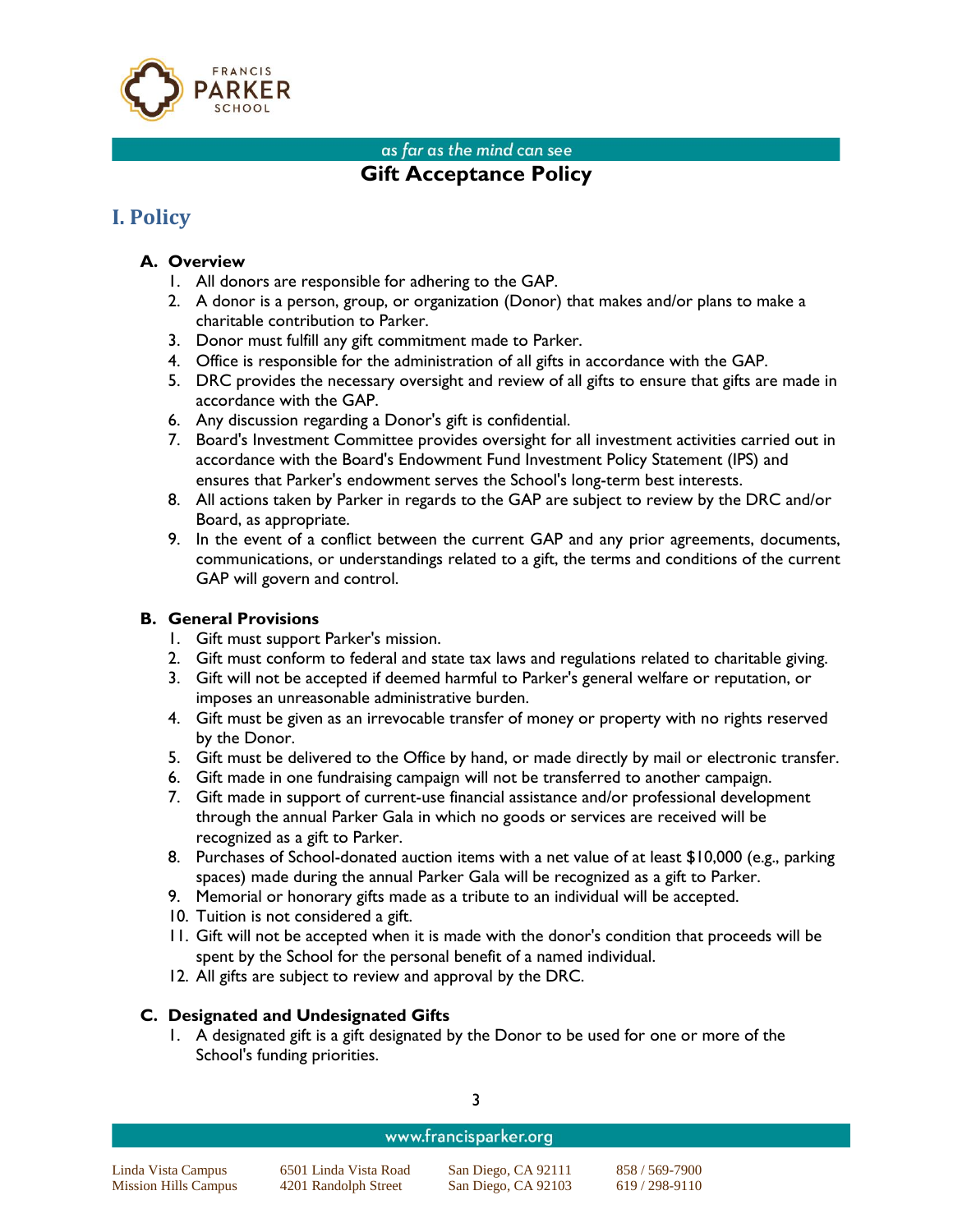

## **Gift Acceptance Policy**

- 2. Gift designated to a discrete program (e.g., robotics, global studies, athletics, music, etc.) will be used to off-set the current fiscal year budget for that specific program. If the gift amount is in excess of the program's current fiscal year budget, then the additional monies will be allocated according to the greatest needs of Parker.
- 3. Gift designated to the endowment will be invested in accordance with the IPS. Investment earnings, appreciation, or interest earned on gifts, even if accrued during a fundraising campaign period, will not be counted for gift recognition purposes nor used towards a Donor's outstanding pledge commitment.
- 4. An undesignated gift is a gift that has not been designated by the Donor for one or more of the School's funding priorities.
- 5. An undesignated gift, except for a planned gift, will be used at the Board's discretion.
- 6. Parker strongly discourages gift-designation changes. A gift-designation change will only be accommodated within the fiscal year the gift is donated. The Office must approve all giftdesignation changes.

#### **D. Gift Fee and Commission**

- 1. Donor or charitable trust must pay any fees (e.g., professional counsel, tax advisor, etc.) related to a gift to Parker.
- 2. Parker will not pay any fee or commission to any individual, group, or entity for directing a gift or completing a gift instrument to Parker.

#### **E. Donor Recognition**

- 1. Donor will be recognized for the total value of all gifts, including third-party entity gifts made on behalf of Donor, that have been received by Parker during the fiscal year in which the gifts were given.
- 2. Donor will be recognized for the full amount of all gifts and pledges made during a campaign period.
- 3. Donor will be recognized as a member of the School's Legacy Club if Donor notifies the Office of a planned gift to Parker.
- 4. Donor recognition signage for named physical spaces must conform to Parker's design standards.
- 5. If a named physical space is rebuilt, renovated, or demolished as part of on-campus construction less than 50 years after the date the space was named, a comparable space will be provided to Donor for naming.
- 6. A named physical space that is demolished or destroyed by natural disaster or fire less than 50 years after the date the space was named, the rebuilt space will be provided to Donor for naming.
- 7. Donor will be recognized for the face value of irrevocable or revocable planned gifts as long as the Donor or Donor's estate provides Parker with appropriate documentation (e.g., fullyexecuted copy of the School's bequest form, beneficiary designation form, current asset statement, etc.).
- 8. Donor and honoree will be recognized for any memorial or honorary gifts.
- 9. Parker has full discretion to determine the manner in which the Donor and/or honoree is honored (e.g., name plate in a book, communication in a magazine, etc.).

#### www.francisparker.org

Linda Vista Campus 6501 Linda Vista Road San Diego, CA 92111 858 / 569-7900 Mission Hills Campus 4201 Randolph Street San Diego, CA 92103 619 / 298-9110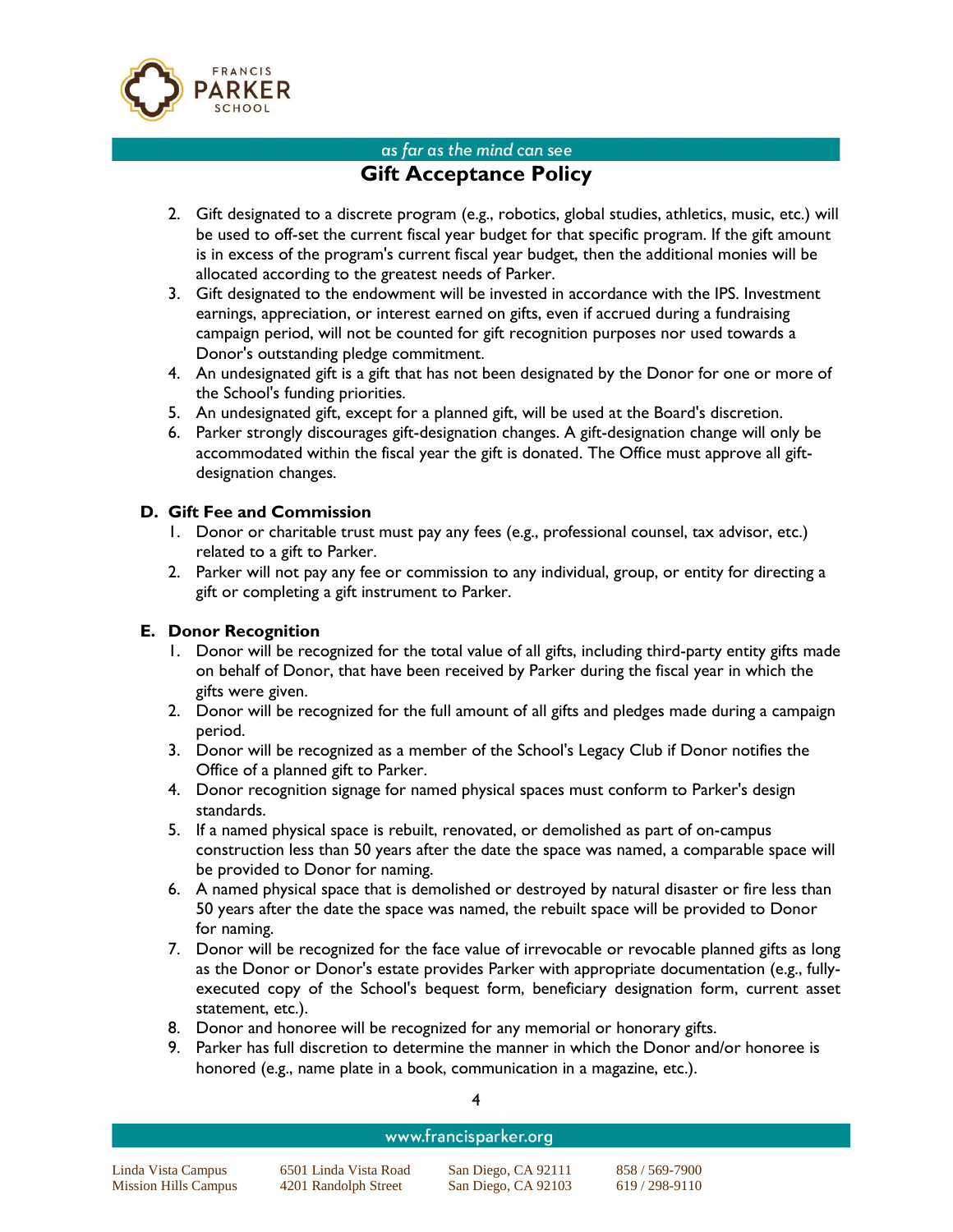

## **Gift Acceptance Policy**

- 10. Anonymous gifts will be recognized as "anonymous" in donor reports under the appropriate giving category.
- 11. Donor who has made total lifetime cash gifts of at least \$1,000,000 will be recognized as a member of the 1912 Society.
- 12. Donor who has made total lifetime cash gifts between \$250,000-\$999,999 will be recognized as a member of the Generations Circle.
- 13. Donor who has made total lifetime cash gifts between \$100,000-\$249,999 will be recognized as a member of the Colonel Francis W. Parker Society.
- 14. Donor who has made total lifetime cash gifts between \$50,000-\$99,999 and is a parent or grandparent of an alumnus/na will be recognized as a member of the Quatrefoil Society.
- 15. Donor who has made gifts for four or more consecutive years will be recognized as a member of the Loyalty Club.

#### **F. Special Circumstances**

- 1. Any proposed gift from a Donor with no prior affiliation to Parker will not be accepted during the period when a member of the family is being considered for admission to Parker.
- 2. Gift from current or former Board and/or Board Committee member, and/or member's affiliated business or personal organization(s) which will be recognized by a named endowed fund or physical space, or for which the Donor will receive a special benefit/access will be reviewed by the DRC.

## **II. Types of Gifts and Giving Methods**

#### **A. Overview**

- 1. Parker accepts:
	- Cash in U.S. dollars only, check, credit card, and stock gifts;
	- Cryptocurrency gifts;
	- Third-party entity gifts;
	- Real estate gifts;
	- Tangible personal property gifts;
	- Planned gifts, either revocable or irrevocable (e.g., bequests, retirement plans, insurance policies, charitable remainder trusts [CRTs], charitable lead trusts [CLTs], and charitable gift annuities); and
	- In-kind gifts.
- 2. Office will provide written acknowledgement and gift receipt within 48 hours of the receipt of the gift.
- 3. In the event a Donor elects to make a lump-sum gift for a specific use or fund (e.g., creating an endowed fund, naming a physical space, etc.), the terms of such gift must be mutually agreeable and memorialized in writing by Parker.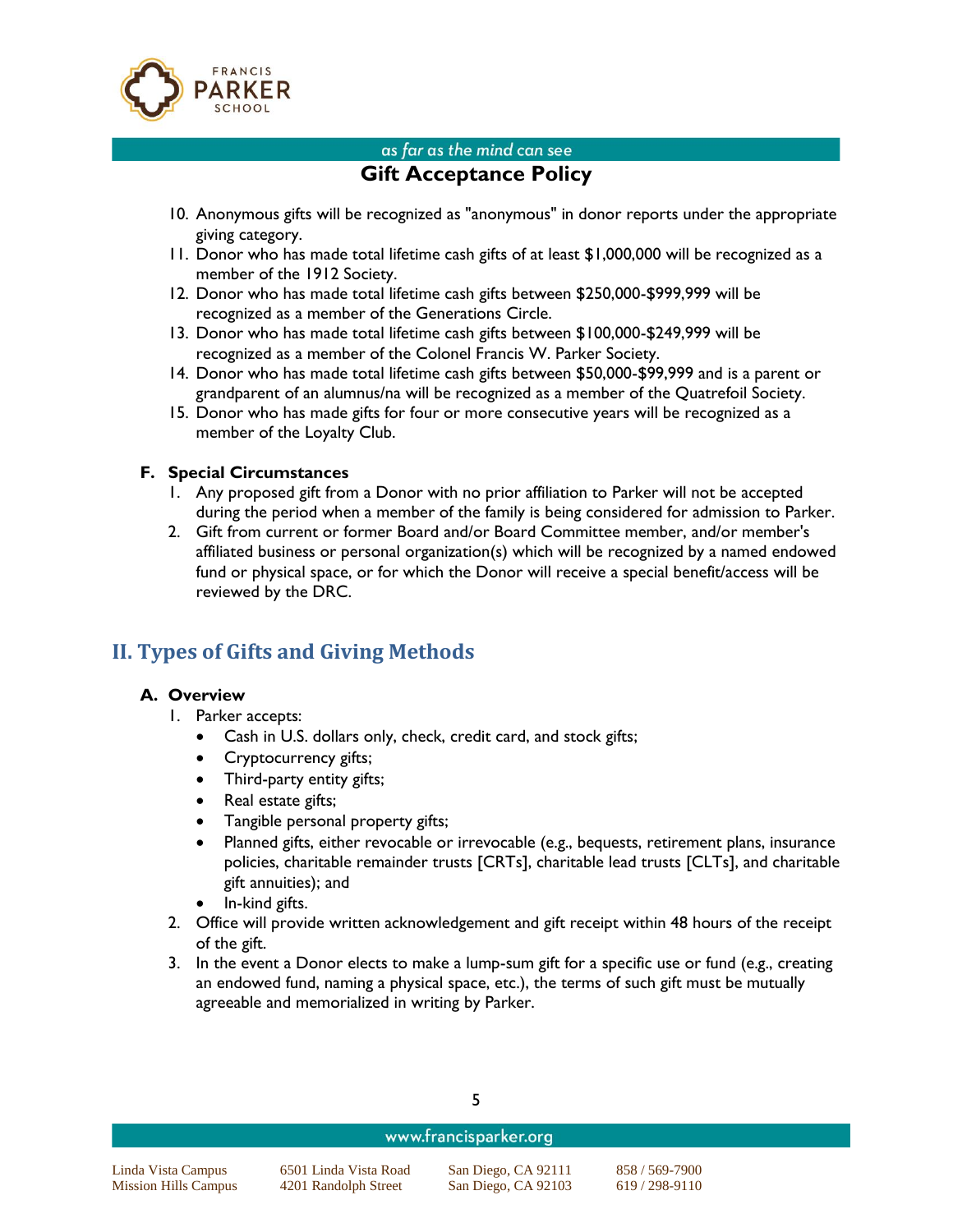

## **Gift Acceptance Policy**

#### **B. Stock Gift**

- 1. Stocks, bonds, or any other securities can be transferred to Parker as a gift.
- 2. The value of a stock gift is the average of the high and low value of the stock on the date the gift is received by Parker's brokerage firm.

#### **C. Cryptocurrency Gift**

- 1. Cryptocurrency gifts must have a minimum value of \$10,000 (USD).
- 2. Cryptocurrency gifts can be transferred to Parker through an online cryptocurrency donation platform; link is provided by the advancement office.
- 3. The value of a cryptocurrency donation is the USD conversion amount at the time of sale by Parker's cryptocurrency donation platform.

#### **D. Third-Party Entity Gift**

- 1. A third-party entity gift is a gift made by a private foundation, donor-advised fund, or private company.
- 2. Third-party entity gift is credited to the entity making the gift.
- 3. Third-party entity gift will reduce a Donor's pledge commitment to Parker unless prohibited by law or the third-party entity.
- 4. In the case of a matching gift by a third-party entity, the gift will be restricted for the same purpose as the Donor's original gift was made, unless prohibited by the entity.
- 5. Donor must complete all necessary documentation for any third-party entity gifts.
- 6. Donor cannot receive a good or service in exchange for a third-party entity gift made on Donor's behalf.

#### **E. Real Estate Gift**

- 1. A real estate gift is a gift of any commercial or residential property.
- 2. A real estate gift must have minimal net value of \$100,000.
- 3. The value of Donor's real estate gift is equal to the net proceeds of the sale only.
- 4. Donor must provide and pay for a certified inspection, and provide documentation of the deed, tax bill, plot plan, zoning status, and title insurance policy.
- 5. Real estate gift must be unencumbered unless approved by the DRC.
- 6. Real estate gift will reduce a Donor's pledge commitment to Parker.
- 7. Parker has sole discretion to keep or liquidate a real estate gift.

#### **F. Tangible Personal Property Gift**

- 1. A tangible personal property gift is a gift of any physical, "touchable" asset such as an antique, artwork, gem, etc.
- 2. Donor must provide and pay for a qualified independent appraisal of the gift, and provide documentation of title and ownership.
- 3. Gift to Parker's libraries or archive must meet the Collection Policy criteria for those entities.
- 4. Parker has sole discretion on the placement and/or disposition of a tangible personal property gift.

### www.francisparker.org

Linda Vista Campus 6501 Linda Vista Road San Diego, CA 92111 858 / 569-7900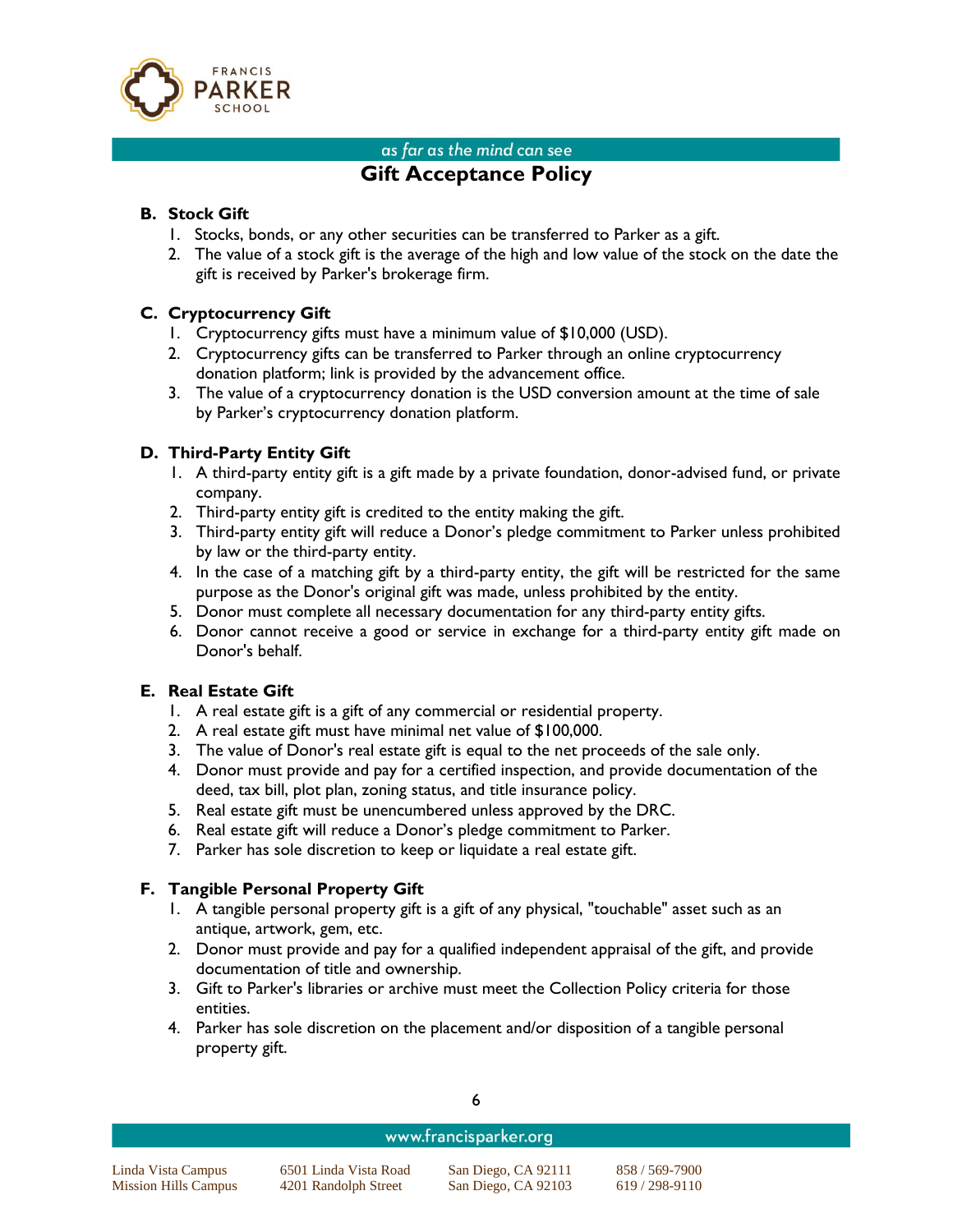

## **Gift Acceptance Policy**

#### **G. Planned Gift**

- 1. A planned gift is a gift made during the lifetime or at the death of the Donor, as part of a Donor's overall financial and/or estate planning.
- 2. Donor should notify the Office of Donor's intention to include Parker in Donor's estate plan.
- 3. Only a charitable lead annuity trust (CLAT) may be used to fund a current capital project.
- 4. Parker must be the sole beneficiary to act as executor or trustee of a Donor's estate.
- 5. Parker must be named owner and sole beneficiary of an insurance policy gift for the Donor to receive credit for the insurance policy gift.
- 6. In the event that Parker is named as a beneficiary of a life insurance policy with no surrender cash value (e.g., term policy), no value will be assigned to the gift until it is realized by Parker.
- 7. Parker can terminate a paid-up insurance policy and receive the asset.
- 8. Parker may serve as trustee or co-trustee for a CRT and/or CLT if:
	- Trust has a minimal value of \$100,000;
	- Parker is designated as a minimum fifty-one percent irrevocable beneficiary; and
	- Trust has no more than two income beneficiaries who are at least sixty (60) years old.
- 9. Gift annuity may be established at Parker if:
	- Gift annuity has a minimal value of \$10,000; and
	- Gift annuity has no more than two income beneficiaries who are at least 60 years old at the time the gift annuity is established.

(Parker adheres to the suggested gift annuity rates published by the American Council on Gift Annuities.)

#### **H. In-Kind Gift**

- 1. An in-kind gift is a contribution of a good or service other than cash (e.g., hosted dinner party, athletic equipment, technology, supplies for a global trip, etc.).
- 2. Formal recognition of in-kind gifts will only be given if the gift has a fair market value of at least \$10,000 and has been solicited by the Office.
- 3. Formal recognition includes an acknowledgement letter of the item donated, entry of the gift in Parker's fundraising database with a zero value, and inclusion of the gift on Parker's IRS Form 990 and donor reports.
- 4. In-kind gift not solicited by the Office may be formally recognized if expressly approved by the DRC.
- 5. In the case of an in-kind gift not solicited by the Office, a Donor may request an acknowledgement letter for the item donated.

#### **I. Making a Pledged Gift**

- 1. A pledged gift is a promised financial commitment over a certain amount of time.
- 2. Pledged gift must be at least \$2,500 and accompanied with a fully-executed gift agreement.
- 3. Pledged gift may be paid in installments up to a five-year period for gifts of \$5,000 and above and up to a three-year period for gifts of \$2,500-\$4,999.
- 4. Donor cannot make a pledged gift on behalf of a third-party entity.
- 5. Donor who has made a one-time or multi-year pledged gift of at least \$25,000 to one of Parker's endowment funds may apply a new one-time or multi-year pledged gift of at least \$25,000 to reach the minimum to endow a named fund, provided:

#### www.francisparker.org

Linda Vista Campus 6501 Linda Vista Road San Diego, CA 92111 858 / 569-7900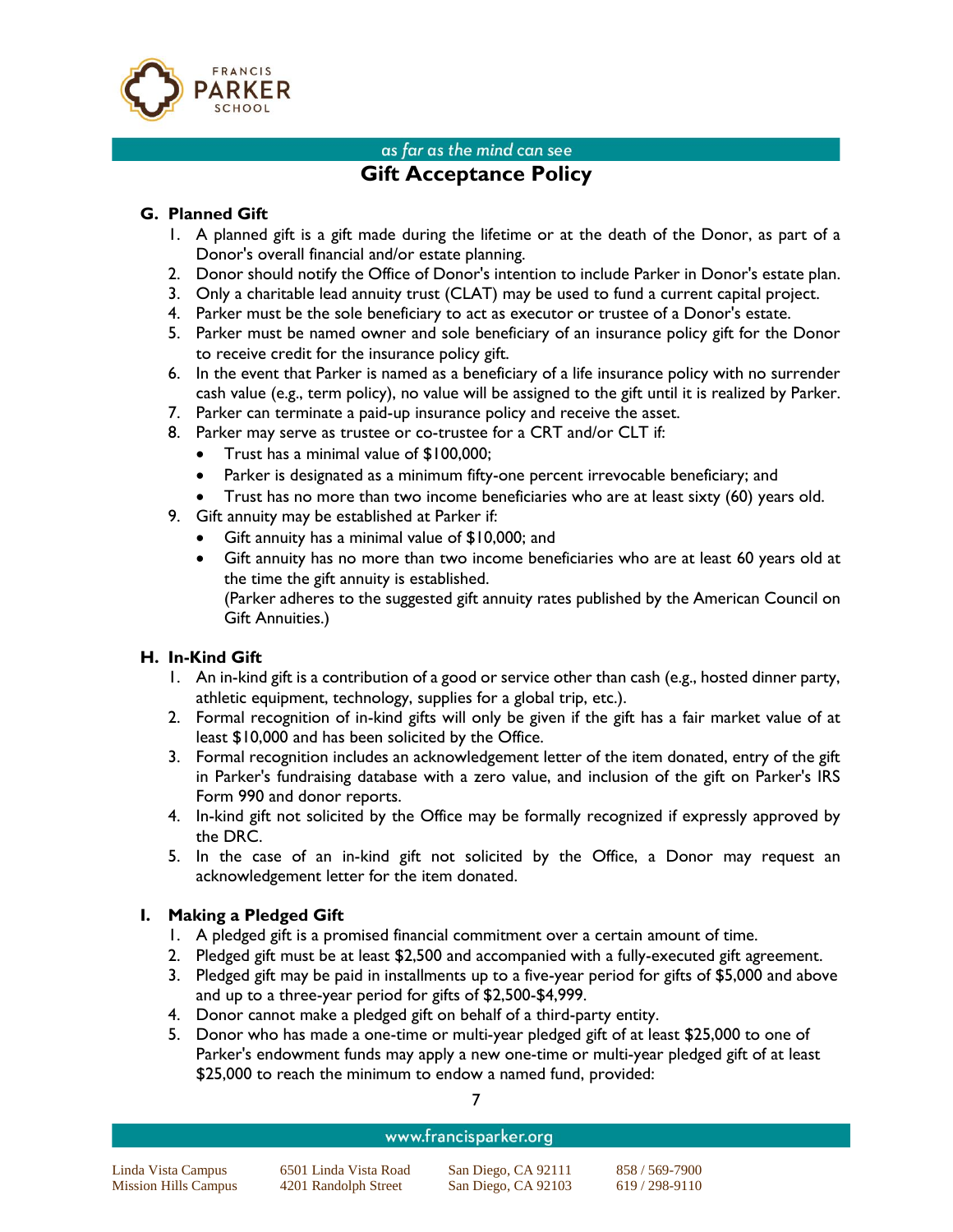

## **Gift Acceptance Policy**

- a) Aggregate amount paid or pledged must be the minimum amount to name an endowed fund.
- b) New one-time or multi-year pledge gift is made within five years of the first gift or pledge, and is designated to the same endowment fund as the original gift.
- c) Fully-executed gift agreement is on file with Parker.
- d) Donor is current with pledged payments.
- 6. In the event the Donor is unable to fulfill a pledged gift pursuant to the gift agreement, the Donor must request in writing a modification of the payment schedule at least 30 days prior to the next pledge payment due date. The notice is subject to review and approval by Parker.
- 7. Parker has sole discretion to reassign or remove any naming opportunity rights associated with a pledged gift in the event the Donor does not fulfill Donor's commitment.
- 8. Parker will take reasonable steps to collect on any unfulfilled pledged gifts.

## **III. Naming Opportunities**

#### **A. Overview**

- 1. Parker provides naming opportunities for scholarships, merit awards, professional development and teaching fellowship grants, faculty chairs, designated programs, general support, and physical spaces.
- 2. Naming opportunities above, except for physical spaces, are created through an endowed fund.
- 3. Naming opportunities are determined by the current priorities and needs of Parker.
- 4. Naming gifts generally range from \$50,000 to \$15,000,000 for physical spaces and buildings, and \$50,000 and over for endowed funds that will honor the Donor in perpetuity.
- 5. Donor's proposed name is subject to approval by Parker.
- 6. Donor's proposed name in the name of another individual, group, or entity must have the written consent of the individual, group, or entity being honored.
- 7. An endowed fund or physical space to be named in honor of a current employee of Parker will be named after the employee is no longer employed at Parker.
- 8. A written request to change or remove a name is subject to approval by Parker.
- 9. Donor or honoree is responsible for any expenses associated with the change or removal of the name.
- 10. Donor must exercise Donor's gift naming rights within five years of the execution of the gift agreement.
- 11. Parker reserves the right to remove any name that is not consistent with its mission.
- 12. Parker reserves the right to select the recipient of a named gift.

#### **B. Endowed Fund**

- 1. An endowed fund is an invested gift where only the income earned on that gift may be spent for a specific purpose as determined by Parker.
- 2. Principal or corpus, proceeds, and allocation of any endowed fund will be managed by Parker.

#### www.francisparker.org

Linda Vista Campus 6501 Linda Vista Road San Diego, CA 92111 858 / 569-7900